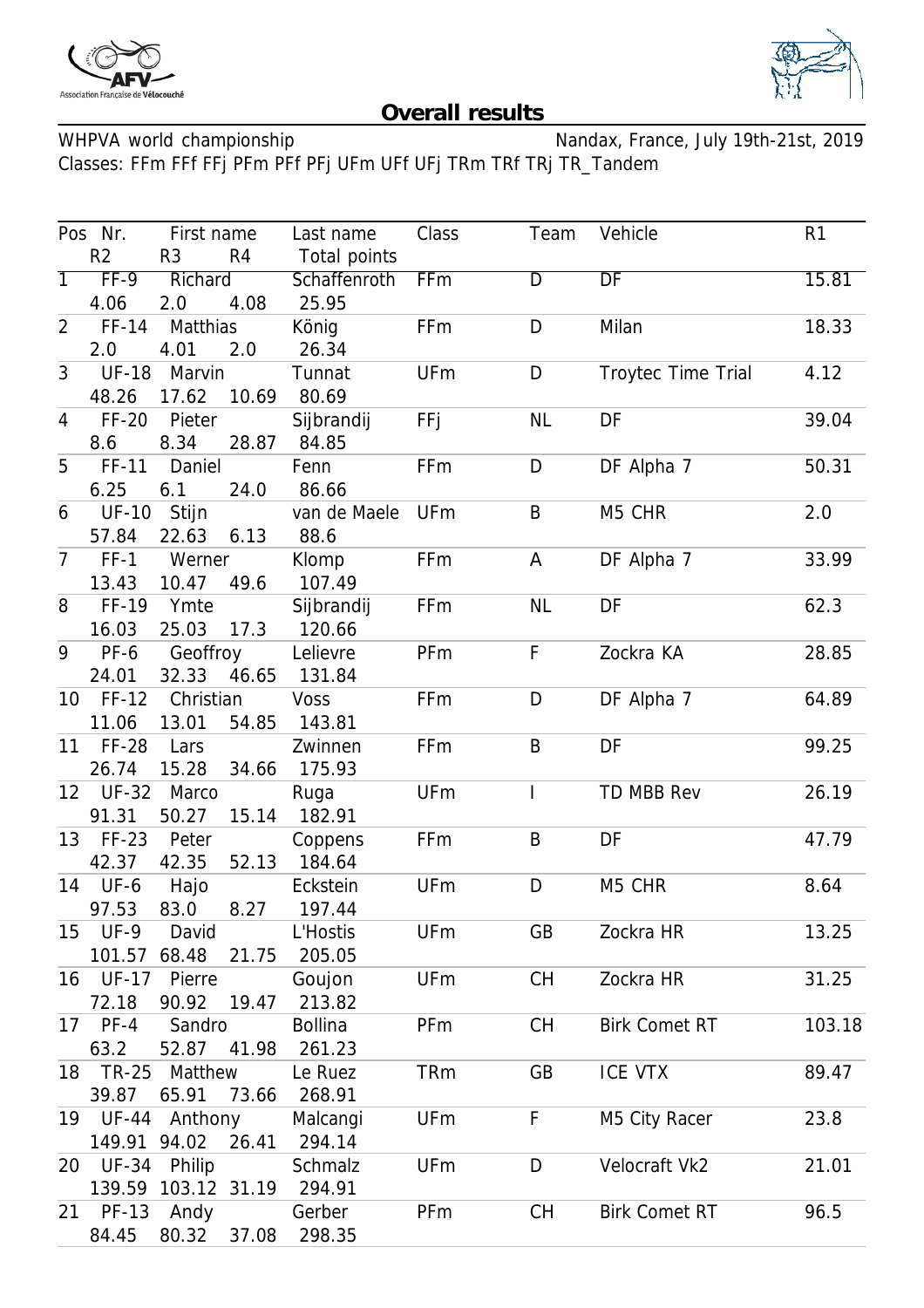| 22 | <b>UF-48</b>      | Jan                      |       | Trenson                     | UFm        | B         | Felt                   | 6.26   |
|----|-------------------|--------------------------|-------|-----------------------------|------------|-----------|------------------------|--------|
|    |                   | 143.36 142.56 12.94      |       | 305.12                      |            |           |                        |        |
| 23 | <b>UF-7</b>       | Gilles                   |       | Mondet                      | <b>UFm</b> | F         | <b>Shiltler Encore</b> | 53.1   |
|    | 94.25             | 85.52                    | 76.12 | 308.99                      |            |           |                        |        |
| 24 | <b>TR-9</b>       | Marc                     |       | Lohez                       | <b>TRm</b> | GB        | <b>ICE VTX</b>         | 74.26  |
|    | 78.86             | 71.78                    | 96.49 | 321.39                      |            |           |                        |        |
|    | 25 UF-27          | Michael                  |       | Ammann                      | <b>UFm</b> | CH        | Razz Fazz Race         | 86.28  |
|    | 114.7             | 77.66                    | 44.31 | 322.95                      |            |           |                        |        |
|    | 26 FF-7           | David                    |       | <b>Batschelet</b>           | FFm        | F         | Quest                  | 174.94 |
|    | 21.58             | 39.92                    | 93.95 | 330.39                      |            |           |                        |        |
|    | 27 PF-1           | Marc                     |       | Lesourd                     | PFm        | F         | StickyToffee           | 45.28  |
|    | 120.87            | 127.18                   | 39.53 | 332.86                      |            |           |                        |        |
|    | 28 PF-14          | Jürg                     |       | <b>Birkenstock</b>          | PFm        | CH        | <b>Birk Comet RT</b>   | 153.63 |
|    | 51.05             | 27.4                     | 110.7 | 342.78                      |            |           |                        |        |
|    | 29 FF-4           | <b>Bruno</b>             |       | Cagnolati                   | FFm        | F         | Milan                  | 136.52 |
|    | 34.62             | 60.31                    |       | 118.42 349.87               |            |           |                        |        |
|    | 30 FF-10          | <b>Nici</b>              |       | Walde                       | FFf        | D         | DF                     | 160.65 |
|    | 29.26             | 37.36                    |       | 127.92 355.19               |            |           |                        |        |
|    | 31 FF-16          | Laurent                  |       | Aucouturier                 | FFm        | F         | Quest carbon           | 164.7  |
|    | 54.84             | 47.69 99.71              |       | 366.94                      |            |           |                        |        |
|    | 32 UF-42          | Melchior                 |       | Poppe                       | <b>UFm</b> | D         | Velomo Firefly         | 92.69  |
|    | 124.89 88.03      |                          | 65.65 | 371.26                      |            |           |                        |        |
|    | 33 UF-28          | Martin                   |       | <b>Bressler</b>             | <b>UFm</b> | D         | TD homemade            | 58.76  |
|    |                   |                          |       | 108.38 114.62 102.27 384.03 |            |           |                        |        |
|    | 34 FF-5           | Marcel                   |       | Flaux                       | FFm        | F         | Quest                  | 140.26 |
|    | 81.58             | 106.36 57.79             |       | 385.99                      |            |           |                        |        |
|    | 35 FF-27          | Igor                     |       | Paliouk                     | FFm        | <b>MC</b> | DF                     | 186.96 |
|    | 37.09             | 57.79                    |       | 124.43 406.27               |            |           |                        |        |
|    | 36 PF-3           | Olivier                  |       | Cresson                     | PFm        | F         | <b>SOKOL</b>           | 80.88  |
|    |                   | 128.27 159.12 68.3       |       | 436.57                      |            |           |                        |        |
| 37 | $TR-8$            | Olivier                  |       | Vuadens                     | <b>TRm</b> | CH        | homemade               | 42.11  |
|    |                   | 183.14 148.91 63.22      |       | 437.38                      |            |           |                        |        |
|    | 38 FF-25          |                          |       | Wakefield                   |            | GB        |                        |        |
|    |                   | Lee                      |       |                             | FFm        |           | Milan                  | 254.61 |
|    | 32.09             | 34.9                     |       | 117.06 438.66               |            |           |                        |        |
|    | 39 PF-11          | Josef                    |       | Gärtner                     | PFm        | D         | <b>Birk Comet</b>      | 143.19 |
|    |                   | 111.43 111.78 82.39      |       | 448.79                      |            |           |                        |        |
|    | 40 UF-2           | Sébastien                |       | Courteille                  | <b>UFm</b> | F         | Pelso Brevet           | 55.63  |
|    | 175.21            | 145.25 88.27             |       | 464.36                      |            |           |                        |        |
| 41 | FF-6              | Urs                      |       | Infanger                    | FFm        | <b>CH</b> | DF                     | 274.73 |
|    | 18.95             | 19.96                    |       | 156.49 470.13               |            |           |                        |        |
|    | 42 TR-26          | Paul                     |       | Edgerley                    | <b>TRm</b> | GB        | ICE VTX                | 133.62 |
|    | 104.39 97.15      |                          |       | 137.68 472.84               |            |           |                        |        |
| 43 | $UF-5$            | Stephane                 |       | Auffret                     | UFm        | F         | Slyway Enjoy           | 83.58  |
|    |                   | 146.63 165.33 79.63      |       | 475.17                      |            |           |                        |        |
|    | 44 FF-13          | Patrick                  |       | Douteau                     | FFm        | F         | Milan                  | 228.86 |
|    | 45.58             | 74.7                     |       | 140.83 489.97               |            |           |                        |        |
|    |                   |                          |       |                             |            |           |                        |        |
|    | 45 TR-20<br>193.6 | Philippe<br>161.86 70.97 |       | <b>Descubes</b><br>494.28   | TRm        | F         | <b>ICE VTX</b>         | 67.85  |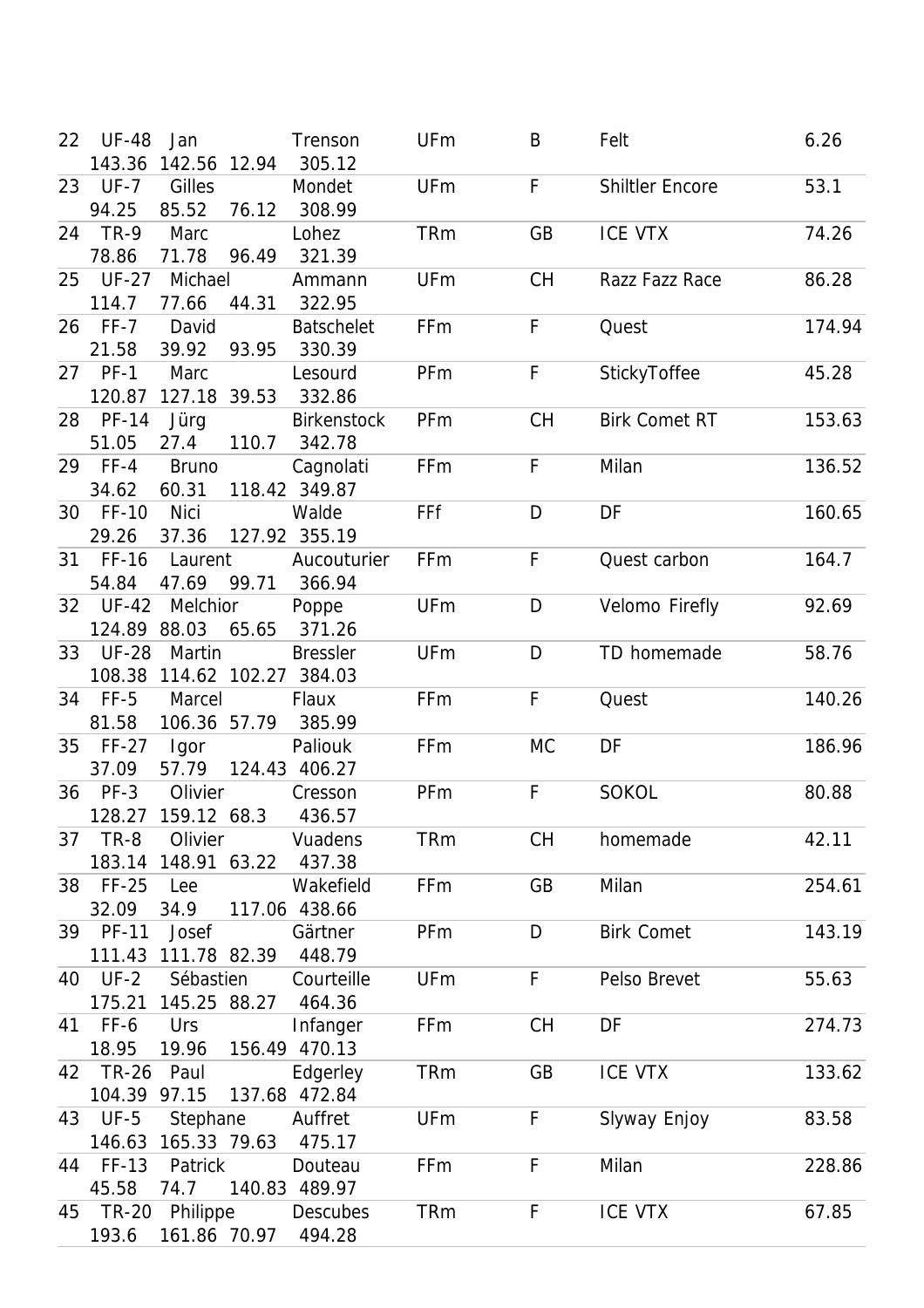| 46 | <b>UF-33</b> | Larry                       | Oslund         | UFm          | <b>USA</b> | Cruzbike V20       | 126.31 |
|----|--------------|-----------------------------|----------------|--------------|------------|--------------------|--------|
|    |              | 186.25 136.88 60.78         | 510.22         |              |            |                    |        |
| 47 | <b>UF-46</b> | Riwan                       | Leborgne       | UFj          | F          | Zockra HR          | 77.33  |
|    |              | 201.43 117.23 121.84 517.83 |                |              |            |                    |        |
| 48 | <b>UF-23</b> | Maxime                      | Pagis          | <b>UFm</b>   | F          | M5 CHR             | 168.81 |
|    |              | 131.18 124.26 104.82 529.07 |                |              |            |                    |        |
| 49 | <b>PF-15</b> | Charles                     | Henry          | PFm          | <b>CH</b>  | Peregrin           | 171.87 |
|    | 153.19       | 131.23 108.12 564.41        |                |              |            |                    |        |
| 50 | <b>FF-15</b> | <b>Neil</b>                 | Hood           | FFm          | GB         | EVO K              | 265.53 |
|    | 66.05        | 63.34                       | 199.18 594.1   |              |            |                    |        |
| 51 | <b>TR-16</b> | Christian                   | Dorfer         | <b>TRm</b>   | A          | Home made          | 130.71 |
|    | 156.5        | 134.2                       | 183.85 605.26  |              |            |                    |        |
|    | 52 UF-1      | Christian                   | Lepage         | <b>UFm</b>   | F          | homemade           | 110.01 |
|    |              | 254.41 188.14 90.79         | 643.35         |              |            |                    |        |
|    | 53 TR-4      | Rodolphe                    | Leclerc        | <b>TRm</b>   | F          | <b>ICE VTX</b>     | 70.46  |
|    | 260.51       | 220.05 114.06 665.08        |                |              |            |                    |        |
| 54 | <b>UF-22</b> | <b>Bart</b>                 |                | <b>UFm</b>   | B          |                    | 192.63 |
|    |              |                             | Kwaspen        |              |            | Challenge Jester   |        |
|    |              | 216.04 120.85 145.04 674.56 |                |              |            |                    |        |
|    | 55 TR-28     | Chris/Tim                   | Parker         | TR_Tandem GB |            | <b>ICE Tandem</b>  | 214.32 |
|    | 164.71       | 100.33 196.25 675.61        |                |              |            |                    |        |
| 56 | $FF-24$      | Swannette                   | Tempelman      | FFf          | <b>NL</b>  | DF                 | 312.32 |
|    | 60.57        | 55.38                       | 253.56 681.83  |              |            |                    |        |
| 57 | <b>UF-13</b> | Jürgen                      | Köhn           | <b>UFm</b>   | D          | Optima Baron       | 181.44 |
|    |              | 171.47 178.36 171.26 702.53 |                |              |            |                    |        |
| 58 | <b>UF-16</b> | Johanna                     | Probst         | UFf          | D          | Létrange TD        | 149.69 |
|    | 227.1        | 182.02 148.26 707.07        |                |              |            |                    |        |
| 59 | <b>UF-47</b> | Oryanne                     | <b>Bertaux</b> | UFf          | F          | Bamboo homemade    | 106.57 |
|    |              | 324.96 204.72 85.46         | 721.71         |              |            |                    |        |
| 60 | <b>UF-19</b> | Franck                      | Monmagnon      | <b>UFm</b>   | F          | TD homemade        | 116.33 |
|    |              | 268.43 233.62 131.45 749.83 |                |              |            |                    |        |
| 61 | UF-15        | Fred                        | <b>Boiteux</b> | <b>UFm</b>   | F          | Performer HR rouge | 120.56 |
|    |              | 281.27 216.56 152.62 771.01 |                |              |            |                    |        |
|    | 62 FF-18     | <b>Jack</b>                 | Watson         | FFm          | GB         | Davis Streamliner  | 322.71 |
|    | 69.27        | 29.8                        | 368.59 790.37  |              |            |                    |        |
|    | 63 UF-14     | Raphael                     | <b>Boiteux</b> | UFj          | F          | Metabike           | 112.83 |
|    |              | 245.12 241.88 191.07 790.9  |                |              |            |                    |        |
|    | 64 UF-11     | Alain                       | Vincent        | <b>UFm</b>   | B          | homemade           | 156.64 |
|    |              | 219.71 258.2 161.62 796.17  |                |              |            |                    |        |
|    | 65 UF-29     | Arnold                      | Ligtvoet       | <b>UFm</b>   | <b>NL</b>  | Raptobike LR       | 197.14 |
|    | 237.0        | 191.87 174.07 800.08        |                |              |            |                    |        |
|    |              |                             |                |              |            |                    |        |
|    | 66 TR-18     | Jochem                      | Leemans        | <b>TRm</b>   | NL         | ICE VTX            | 36.42  |
|    |              | 211.09 155.34 406           | 808.85         |              |            |                    |        |
|    | 67 UF-12     | Philippe                    | Perly          | <b>UFm</b>   | F          |                    | 123.44 |
|    |              | 295.36 282.12 134.08 835.0  |                |              |            |                    |        |
|    | 68 TR-24     | Thomas                      | Descubes       | <b>TRm</b>   | F          | <b>ICE VTX</b>     | 204.96 |
|    |              | 232.74 197.01 219.19 853.9  |                |              |            |                    |        |
|    | 69 TR-27     | Ben                         | Dickinson      | <b>TRm</b>   | GB         | ICE VTX            | 238.81 |
|    |              | 204.58 185.29 226.03 854.71 |                |              |            |                    |        |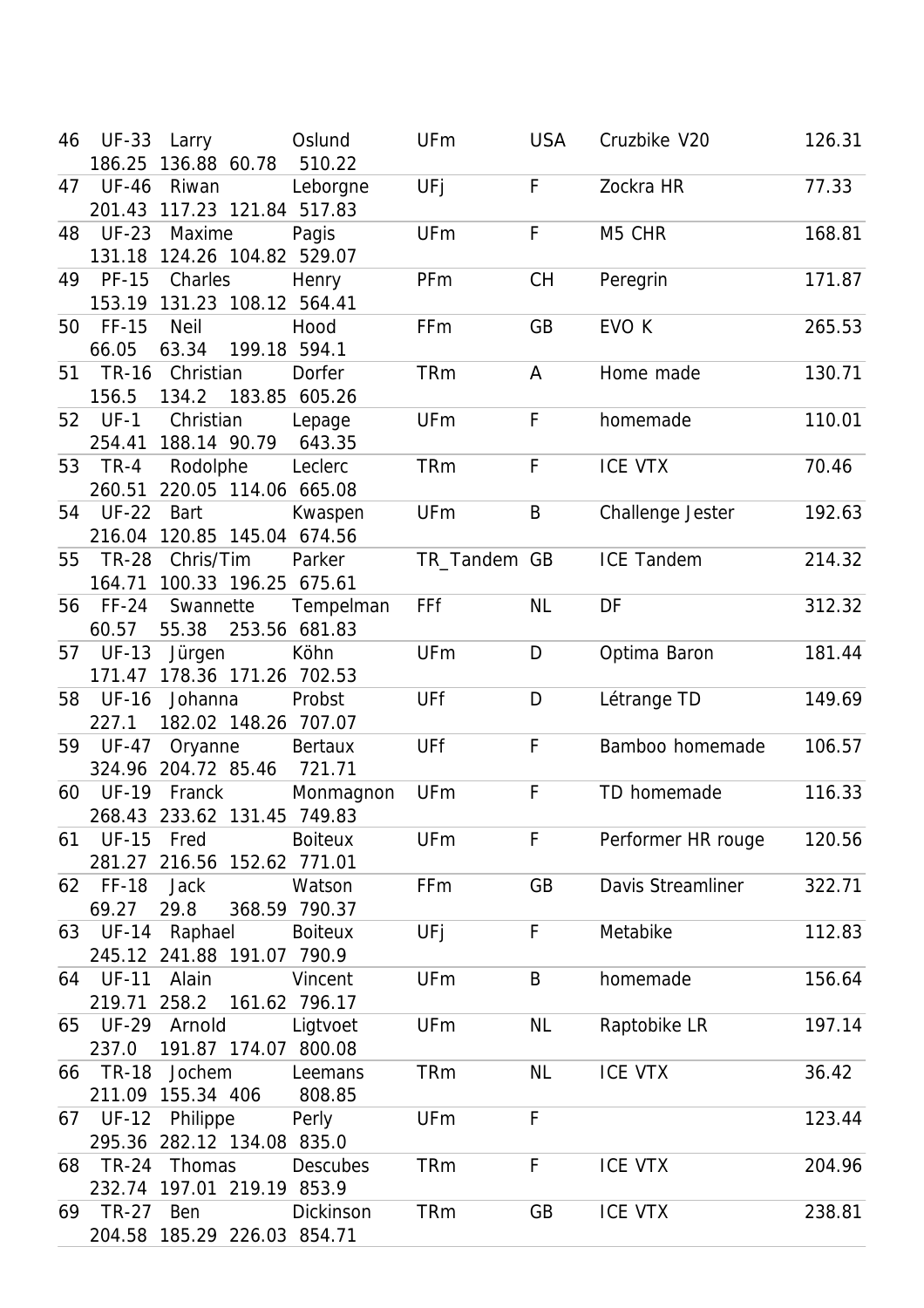| 70 | <b>UF-25</b> | Eddy                         | de Jonge          | <b>UFm</b> | NL        | Challenge Jester             | 242.27 |
|----|--------------|------------------------------|-------------------|------------|-----------|------------------------------|--------|
|    |              | 240.29 199.91 206.17 888.64  |                   |            |           |                              |        |
| 71 | FF-8         | Veronika                     | Schaffenroth      | FFf        | D         | DF                           | 458.72 |
|    | 88.39        | 109.18 248.0                 | 904.29            |            |           |                              |        |
| 72 | <b>UF-40</b> | Emmanuel                     | Taquet            | <b>UFm</b> | F         | Optima Condor                | 201.71 |
|    |              | 274.78 276.64 164.4          | 917.53            |            |           |                              |        |
|    | 73 TR-14     | Wim                          | <b>Eggels</b>     | <b>TRm</b> | <b>NL</b> |                              | 249.27 |
|    | 248.95       | 209.12 211.71 919.05         |                   |            |           |                              |        |
| 74 | $PF-9$       | Dominique                    | Joubert           | PFm        | F         | TD homemade                  | 278.34 |
|    |              | 238.34 932.4<br>189.72 226.0 |                   |            |           |                              |        |
| 75 | <b>UF-41</b> | Jean Maurice                 | Charrier          | <b>UFm</b> | F         | Performer                    | 219.1  |
|    |              | 287.27 272.67 167.19 946.23  |                   |            |           |                              |        |
| 76 | FF-31        | Michel                       | Claveau           | FFm        | F         | DF                           | 410.47 |
|    |              | 117.78 139.57 287.54 955.36  |                   |            |           |                              |        |
| 77 | <b>UF-24</b> | Ulrich                       | Bentlage          | <b>UFm</b> | D         | Challenge Jester             | 269.12 |
|    | 223.4        | 212.57 266.2                 | 971.29            |            |           |                              |        |
|    |              | 78 FF-16_ Shawn              | <b>Ballantine</b> | FFm        | GB        | The Not So Low Leaper 468.28 |        |
|    | 75.37        | 44.79<br>390.6               | 979.04            |            |           |                              |        |
|    | 79 UF-37     | Elisabeth                    | Karrer            | UFf        | <b>CH</b> | Peregrin                     | 225.49 |
|    |              | 365.81 264.79 179.59 1035.68 |                   |            |           |                              |        |
|    | 80 TR-5      | Alessandro                   | Tosto             | <b>TRm</b> | L         | Catrike                      | 209.61 |
|    |              | 354.54 300.81 188.17 1053.13 |                   |            |           |                              |        |
| 81 | PF-8         | Simon                        | Watson            | PFm        | GB        | Kestrel                      | 318.77 |
|    | 264.46 248.0 | 232.1                        | 1063.33           |            |           |                              |        |
| 82 | FF-30        | Jean Francois L'Hospitalier  |                   | FFm        | F         |                              | 435.37 |
|    |              | 168.09 223.02 258.05         | 1084.53           |            |           |                              |        |
| 83 | $FF-26$      | Vincent                      | Berard            | FFm        | F         | <b>WAV</b>                   | 449.35 |
|    |              | 178.64 173.94 348.75 1150.68 |                   |            |           |                              |        |
| 84 | <b>UF-38</b> | Seraina                      | Karrer            | UFj        | СH        | Peregrin                     | 258.14 |
|    |              | 348.98 286.91 273.58 1167.61 |                   |            |           |                              |        |
| 85 | FF-29        | Giovani                      | Eupani            | FFm        |           | DF XL                        | 585.6  |
|    |              | 134.59 151.95 308.49 1180.63 |                   |            |           |                              |        |
| 86 | $TR-2$       | Ulrich                       | Benninghofen TRm  |            | D         |                              | 292.8  |
|    |              | 345.15 268.72 282.58 1189.25 |                   |            |           |                              |        |
| 87 | $UF-8$       | <b>Nils</b>                  | <b>Voss</b>       | UFj        | D         |                              | 524.73 |
|    |              | 196.72 230.63 354.47 1306.55 |                   |            |           |                              |        |
|    | 88 TR-15     | Robert                       | <b>Becker</b>     | <b>TRm</b> | D         | Catrike                      | 360.7  |
|    |              | 374.31 319.45 298.32 1352.78 |                   |            |           |                              |        |
|    | 89 TR-13     | Christian                    | Crepel            | <b>TRm</b> | F         | ICE VTX                      | 382.49 |
|    |              | 340.48 315.14 332.35 1370.46 |                   |            |           |                              |        |
|    | 90 UF-43     | Serge                        | Tourbez           | <b>UFm</b> | F         | <b>HP Velotechnik</b>        | 393.98 |
|    |              | 421.04 331.83 315.19 1462.04 |                   |            |           |                              |        |
|    | 91 TR-3      | Jean-Marc                    | Eyharaberry       | <b>TRm</b> | F         | hand bike                    | 444.51 |
|    |              | 385.95 341.09 303.38 1474.93 |                   |            |           |                              |        |
|    | 92 UF-20     | Julien                       | Bellanger         | <b>UFm</b> | F         | Azub 6                       | 503.25 |
|    | 304.4        | 305.8                        | 373.97 1487.42    |            |           |                              |        |
|    | 93 TR-1      | Roberto                      | Jahan             | <b>TRm</b> | F         | ICE sprint                   | 332.0  |
|    |              | 470.24 405.46 298.34 1506.04 |                   |            |           |                              |        |
|    |              |                              |                   |            |           |                              |        |